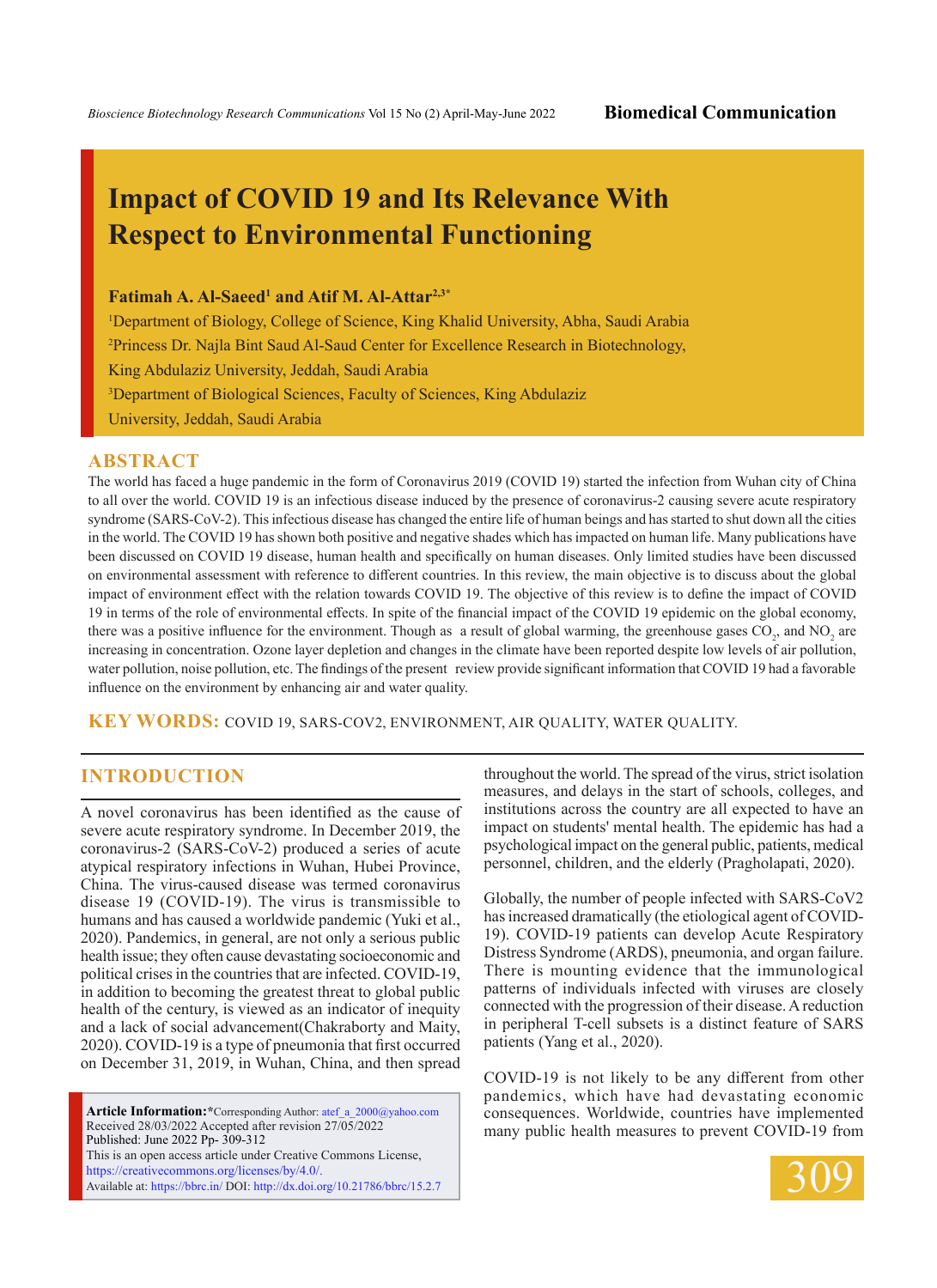spreading further, including social distancing. Since the Spanish flu epidemic of 1918 and a flu outbreak in Mexico City in 2009. Mandavilli, ( 2020) claims that this method saved thousands of lives. Lockdown measures were enforced in many nations as part of the social distancing measures, which included the closure of businesses and schools as well as the prohibition of mass gatherings. Only essential travel was permitted in several countries. For this reason, these initiatives aim to limit the number of new COVID-19 cases each day in order to slow their exponential increase and alleviate the strain on health care providers (Brodeur et al., 2021).

Among the public care techniques are hand washing, face masks, physical distance, and avoiding large crowds and assemblies. Lockdowns and enforced quarantines have been implemented to slow the spread of the disease and prevent it from spreading further (Pokhrel and Chhetri, 2021). The incubation period is the time interval from the moment a virus is ingested and the onset of symptoms. It can take anything from 1-14 days for COVID-19, but it's most normal for it to take about five days. Fever, dry cough, and lethargy are all common clinical signs of COVID-19 infection. Headaches, dizziness, stomach pain, nausea, and vomiting are among the less common side effects.

The five early signs of the disease include loss of smell and taste; nausea and diarrhea; and anorexia and diarrhea, which can occur many days before the fever sets in. However, even while a fever is a crucial indicator, it may not be present in all cases. The spread of the virus has been encouraged not just by the predominance of asymptomatic infections, but also by a global lack of universal testing and personal protective equipment (PPE) for healthcare workers. The enormous surge of COVID19-infected patients at many institutions warrants an in-depth examination of the clinical, radiographic, and laboratory findings associated with higher disease severity and mortality (Gallo Marin et al., 2021).

Numerous corona viruses are known to cause respiratory infections in humans, ranging from the common cold to more severe diseases such as the Middle East Respiratory Syndrome (MERS) and SARS.To give the virus a crownlike look, the SARS-CoV-2 particle has mushroom-shaped protein spikes projecting from its surface. The virus is able to enter the body because of the spikes' ability to connect to human cells. There is 98% sequence identity between \$the spike protein of the\$ novel corona virus and the spike protein of bat coronavirus. A CoV-2 SARS-spike protein interacts to angiotensin converting enzyme 2 (ACE2), a cellular receptor that serves as an entry point into human cells. It has a binding affinity 10 to 20 times greater than SARS. Human-to-human transmission is facilitated by a higher binding affinity (Verma and Prakash, 2020).

**Prevalence of COVID-19:** As of April 6, 2022, the total number of infected COVID 19 cases worldwide had surpassed 494 million, with 6.1 million (1.25%) global deaths recorded. With 429 Million, the recovery rate was recorded to be 86.7%. The United States is the most contaminated country, with 81.9 million people infected, followed by India with 43.3 million, Brazil with 30

million, France and Germany with 26.2 and 21.9 million, respectively. Saudi Arabia is ranked 73rd, with 0.75 million cases, 1.08 mortality, and a 98% of successful recovery rate.

**Environmental issues with COVID-19:** Humans have been gradually altering nature from the dawn of civilization for their own gain. Increasing population necessitated industrialization and urbanization, which had a negative impact on the world climate. For their own selfish reasons, human-humans began to harm the natural world in countless ways through human-induced activities without regard for long-term sustainability. As a result, environmental contamination has grown to be a major problem in our time. Infectious diseases that are transmitted by vectors, such as bacterial and viral diseases, will be affected by environmental pollution. For a period spanning from a few weeks to a few months, practically every city and town in the afflicted countries is on partial or entire lockdown owing to the extraordinary outbreak of COVID-19. To prevent the spread of the disease within the community, all local and central government agencies were told to shut down educational institutions and prohibited their inhabitants from traveling outside of their homes or conducting nonessential activities (Verma, 2019).

Many religious, cultural, social, scientific, sporting, and political mass gatherings, such as Hajj and the Olympics, have been canceled. Various enterprises are shut down, and all sorts of travel are canceled. Temporarily, measures to inhibit transmission of the SARS-CoV-2, by reducing the movement have had an amazing environmental effect. Due to the failure of businesses, industrial waste creation has decreased significantly. Vehicles are rarely seen on the roads, resulting in nearly no emissions of greenhouse gases and dangerous tiny suspended particles into the environment. Because of the decreased demand for power in industry, consumption of fossil fuels or conventional energy sources has decreased considerably. Ecosystems are regenerating rapidly.

Many people in major cities are experiencing clear skies for the first time in their lives. The degree of pollution in tourism places such as woodlands, sea beaches, and hill areas is also decreasing significantly. Reviving the ozone layer has been discovered to some degree. Furthermore, environmental issues include air pollution, water pollution, climate change, ozone layer depletion, global warming, ground water depletion, biodiversity and ecosystem change, arsenic contamination, and many others. Global warming is caused by rising levels of greenhouse gases such as  $CO<sub>2</sub>$ ,  $CH_4$ , N<sub>2</sub>O, and others. Humans began damaging nature in many ways as a result of their desire to drive nature according to their own whims and desires. As a result, pollution in the environment has become a major issue in the modern era (Chakraborty and Maity, 2020).

Poor air quality is a leading cause of respiratory disease and a significant number of deaths around the world. Every year, 4.6 million people die from diseases associated to poor air quality. Emphysema, bronchitis, allergic rhinitis, and other respiratory and cardiovascular disorders all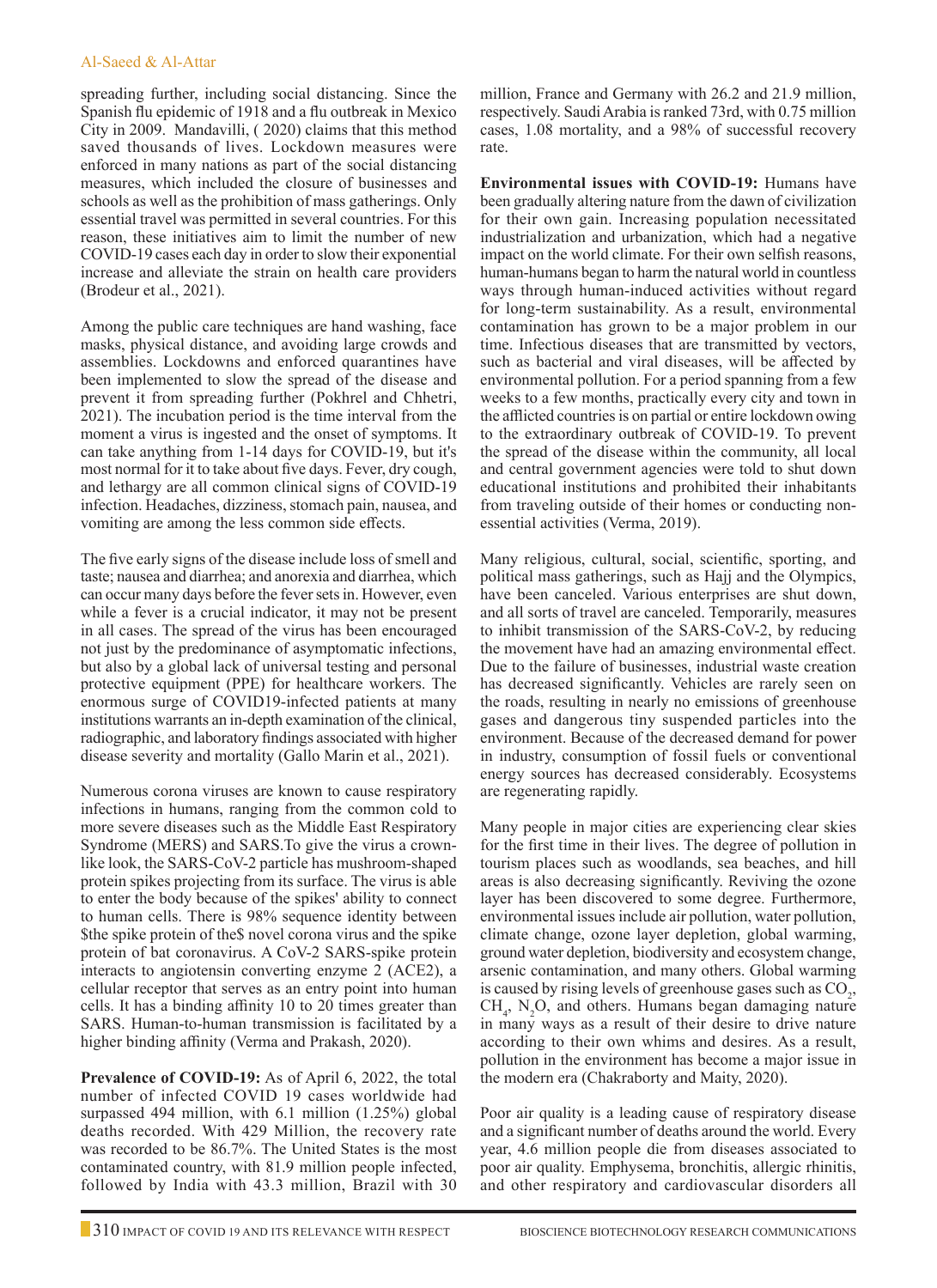contribute to the death toll from air pollution. The number of deaths caused by poor air quality outnumbers those caused by car accidents every year. Large amounts of NO2 and CO2 are emitted into the atmosphere by numerous manufacturing businesses and automobiles in particular. Pandemic COVID-19 has dramatically improved air quality, particularly in countries and communities that rigidly adhere to lockdown and quarantine restrictions. Near Wuhan, China, large reductions in  $NO<sub>2</sub>$  levels were first seen, and their beneficial effects were then studied in other parts of the world, where air quality improved significantly. According to NASA, NO2 and  $CO<sub>2</sub>$  emissions have been lowered by 30% and 25%, respectively, in 2020 (NASA, 2020).

The lockdown has resulted in a number of positive outcomes, including less pollution and lower carbon emissions. An unavoidable positive environmental impact can be seen as industries, institutions, and economic activity come to a halt. The shutdown has improved the air and water quality in the city. In India's biggest cities, air pollution levels dropped significantly. According to the Environment Ministry's Central Pollution Control Board,  $NO_2$  levels had dropped by 71%. Lockdown has had a tremendous impact on water sources like the Yamuna and Ganga rivers, as well. Ganga's water quality has improved and now stands at 27 points, making it safe for swimming and promoting wildlife and fisheries, says the Central Pollution Control Board. It is safe to say that COVID-19 has had a positive impact on the environment. However, the pandemic has resulted in an increase of bio-medical and hazardous waste on the other side of things. Furthermore, as plastics have become more widely used, so has the amount of waste that can be recycled, a trend that may cause problems in the future.

Aside from that, the government has shifted its attention away from economics and the environment and toward people. As a result, money have been allocated to areas such as healthcare and the distribution of basic necessities to the public. If government attention shifts to lowering unemployment and promoting economic activity when the pandemic is ended, the focus on the go green idea, climate change, and environmental development may be overlooked in the near future. Therefore, all countries of the governments or countries documented with high pollutions must devise an adequate plan to ensure that the interests of the people, the economy, and the environment are all properly aligned (Debata et al., 2020).

The COVID-19 epidemic demonstrates that environmental change can be achieved despite the negative impacts of social distancing. The drop in industrial activity and refineries, as well as the reduction in automobile and transportation system use, are all contributing to a decrease in greenhouse gas emissions. A number of cities in Asia, Europe, and the United States have reported lower levels of air pollution, particularly with NO2, particulate matter, and black carbon. As a result, there was a decrease in PM10 (-28 to-31.0%) and an increase in O3 (50%) concentrations. There has been a dramatic reduction in air pollution in major cities throughout the world reported by NASA satellites and the Copernicus Atmosphere Monitoring Service of the European Space Agency. A two-month improvement in air quality in China alone is expected to save the lives of tens of thousands of children and the elderly. Pollution reductions in the world's most populous cities could have a big impact on health.

The positive environmental effects of COVID 19 were magical and illusory, but there was a counterweight. For large cities, the Covid-19 epidemic will have a long-term detrimental impact on the economy, restricting pollution and the release of greenhouse gasses and particles linked to respiratory sickness (SanJuan-Reyes et al., 2021).

There is a strong association between the number of cases of COVID-19 in Turkey and daily temperature. In other words, the larger the proportion of COVID-19 cases on a given day, the lower the temperature. Temperature average  $({}^{\circ}C)$  in DKI Jakarta was also strongly associated with COVID-19. Salé City in Morocco, COVID-19 has resulted in lower levels of PM10, SO2, and NO2. The economic consequences of the lockdown policy will be significant. The economic impact of the COVID-19 epidemic must be assessed by policymakers in order to make informed decisions. Because of overpopulation, public health issues, and interactions with wild animals in poor countries, diseases like COVID-19 can kill people of any socioeconomic status in any civilization (Caraka et al., 2020). The fact that SARS-CoV-2 appears to exhibit tropism for a variety of organs, including the respiratory system, brain, endothelium, heart, kidney, and liver, highlights the difficulty in forecasting the severity of COVID-19 disease. COVID-19 complication risk factors must be identified in order to improve patient outcomes and allocate precious resources. (Gallo Marin et al., 2021).

Stay-at-home and preventive measures have had an unsettling influence on waste management, despite the fact that the COVID-19 epidemic has been claimed to reduce air pollution and environmental-related noise and increase biodiversity and tourist sites. Gloves, gowns, masks and other PPE have piled up due to the unusually high amount of garbage being generated by both households and health care facilities. Secondary transmission of COVID-19 might occur if health facilities and households do not properly dispose of their trash. Air quality and health effects could be negatively impacted by the possible rampant dumping, open burning, or incineration (Sarkodie and Owusu, 2021).

**Vaccination:** Vaccination is a key component in the combat against the COVID-19 pandemic. Vaccine candidates with promising findings were quickly authorized by drug authorities to be used in an emergency. Vaccine reluctance has been a hindrance despite the rapid and coordinated vaccination initiatives launched by governments around the world. The World Health Organization (WHO) has ranked vaccine hesitancy as one of the top 10 concerns to world health for 2019. "Delay or refusal to accept or refuse vaccination despite the availability of vaccination services," as defined by the strategic advisory group on immunization, is the result of an intricate interplay between factors such as time of day and location as well as vaccine specificity. To put it another way, vaccines were broadly accepted in non-high-income countries (defined by the World Bank as countries with a 2019 Gross National Income per capita of